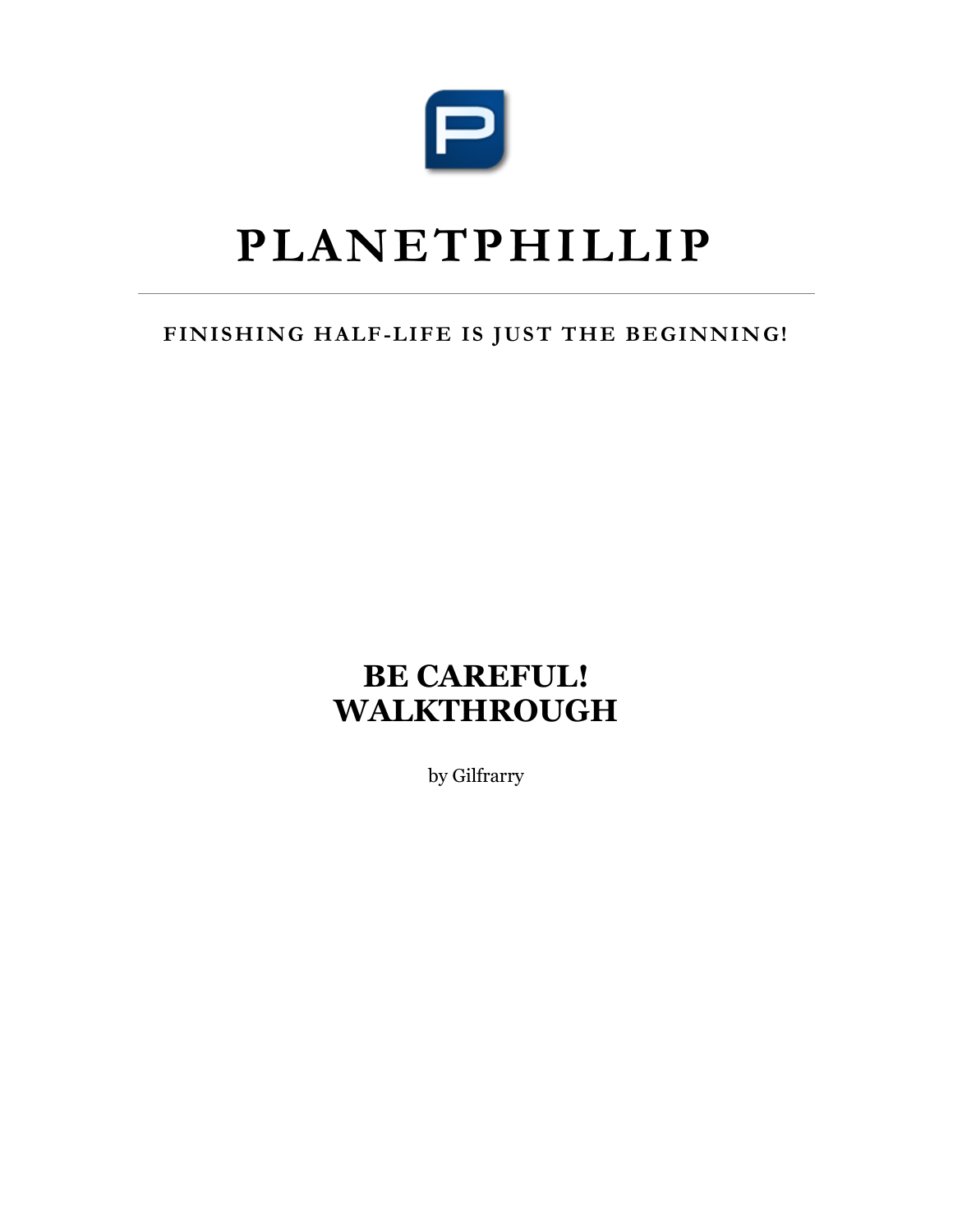## Be careful! Walkthrough

### **INTRODUCTION**

This walkthrough is for Be Careful!, a Half-Life 1 mod. The author is Gilfrarry, and it is a PlanetPhillip exclusive.

#### **BASIC MOD INFORMATION**

- Released: 29<sup>th</sup> September 2002
- Author: Jacek Nowak
- Link: [PlanetPhillip.com](http://www.planetphillip.com/posts/be-careful-half-life/)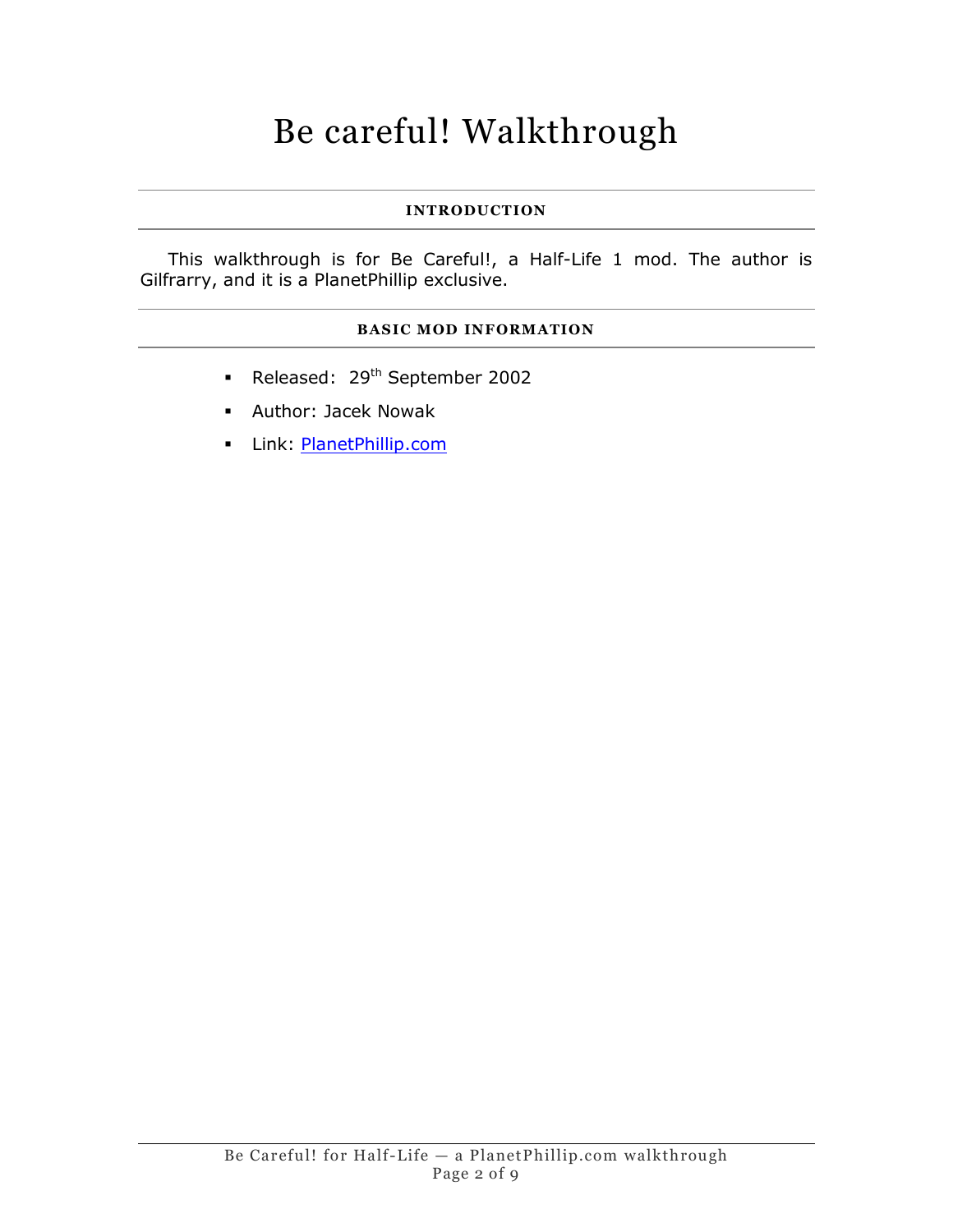#### **THE WALKTHROUGH**



You start in an elevator. Don your suit and head right for your trusty crowbar, 9mm and shotgun. Left and then right, through double doors and a map change, you are greeted by three alien slaves. Here you have three paths: a large door, a small door, and a lift.

Head left through

the larger door to a room with six zombies and a bunch of crates with goodies. Keep going, to the pool, and hit the switch on the wall to retract the barrier on the opposite catwalk.

Retrace your steps to the small door, leading to a control room overlooking the pool and a switch



for the far door on the catwalk. Now go up the lift.

On the right are a couple of boxes with grenades. Cautiously approach the storeroom

door at hand. Waiting inside are headcrabs who greatly admire you. In fact, they

would kill to have a mind like yours. Politely yet firmly reject their advances with a grenade. Search the boxes and hit the switch.



Back to the left of the lift, the security door was released, but first, take the closer door. More



zombies, slaves, and boxes. Another door, and another switch. Now to the security door and catwalk.

The next doorway has grenades, fortunately, for the alien grunts in the passage ahead. Their hornets can make short work of you, so try to sneak up on them. Lob grenades around corners.

Two rooms down are four houndeyes, an expanse of liquid toxic waste in the middle, and four slaves isolated on the other side. Now all that time on the firing range pays off. (I learned something new here: Alien slaves' bolts of electricity have a limited range even in a clear line of sight. I'd never seen a bolt thrown straight at me and stop just

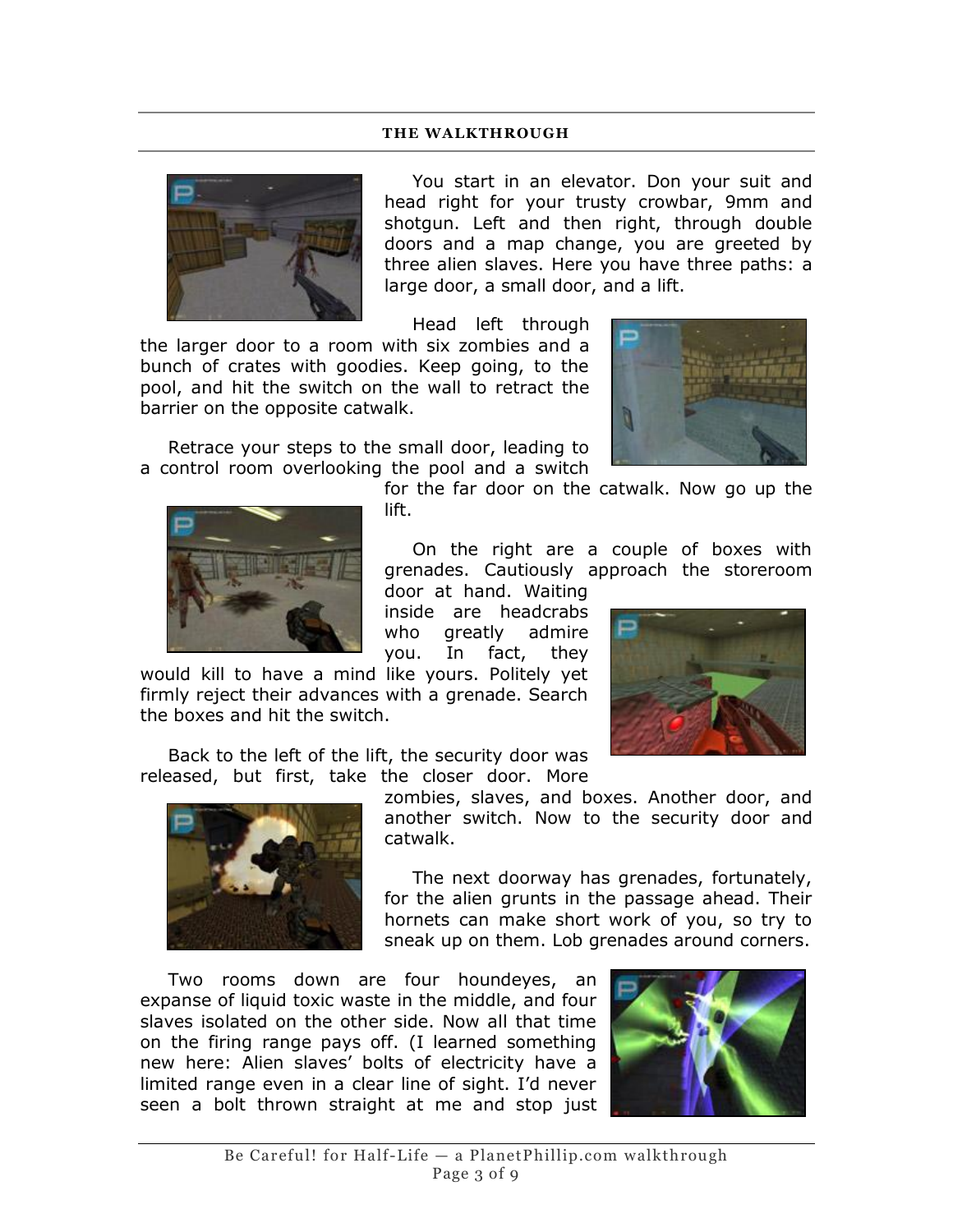

short of me.)

Gingerly hop across the floating barrels and through the door to another catwalk. If you did everything right there is an open door on the left, and a closed door straight ahead, which holds the only friendly character in the game. The boxes and shelves are barren, but there is

some buckshot in the rubbish bin. Back to the open door.

Immediately on the other side are two turrets. A double shotgun blast apiece will suit them nicely. Continue to the room with shipping crates and seven headcrabs. In the far right corner is a ladder in the floor, but be careful. Waiting below are a grunt and a slave. I like to



hang from the end of the ladder, lob a grenade at the grunt, and clamber back up before his hornets arrive.



If you are on the ladder, facing the closest wall, you need to go left. Past the jeep with grenades is a long, long parking lot with three grunts and seven slaves. The door at the far end leads to an even longer passageway to a control

room. Open the door, visible through the window. Now you'll have to retrace your

steps all the way back to the ladder, and past it, to the door. Map change.

Here is a large open courtyard with four buildings more or less in a square. Starting on

your immediate left and circling clockwise, they are arranged in order from short to tall. My weapon of choice here is the 9mm Glock. At a distance it is



far superior to the soldiers' MP5. Standing in the doorway you can pick off four or five of them as they charge from the second tallest building, the

far right. There's a couple on the second story, too.

Watch out for a turret on the roof to

your left, two turrets directly above, and one around the corner on your right. There's another soldier behind the small spiral building to the left.

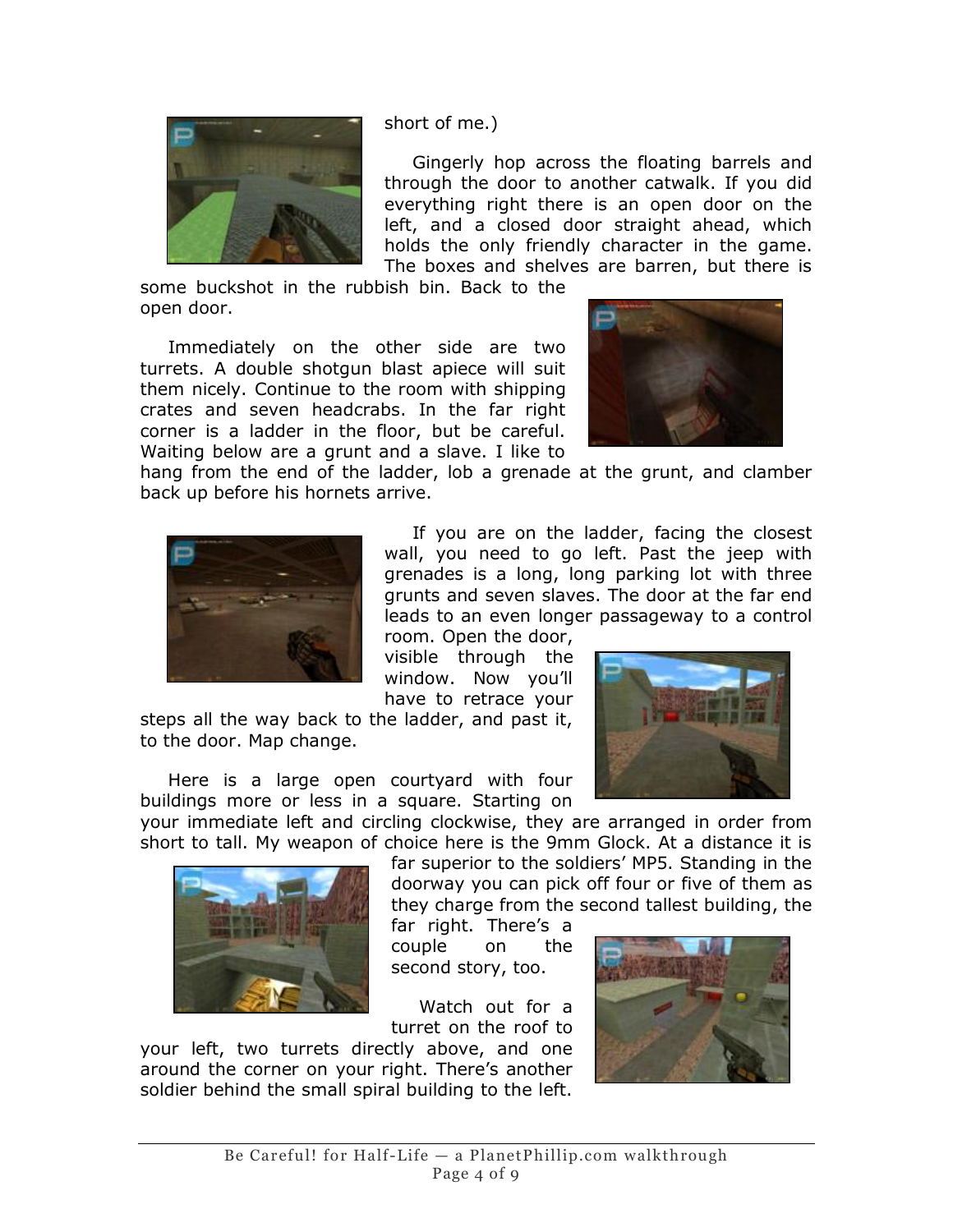

Inside it are some goodies.

Next, climb the tallest structure, which has a turret at the top of the ladder, and press the button to open the second smallest building. Four grunts are guarding a room inside it that has another turret and a switch, to open the main door opposite of where you came in.

This door has two turrets on either side of it, recessed in such a way that their field of fire is limited to targets between them. In other words, they can only shoot at targets passing through the door. So when the door opens and the aliens come out, that'll take care of the aliens nicely. Finish off the turrets afterwards.





Before leaving,

visit the boxes left of the door, then go to the last building, the second tallest. Watch for grunts; there's an HEV charger on the ground. Make your way to the second story, central stairwell. Pick up the grenades under the stairs and take the ladder down, underground. Use the grenades on the tripmines. Hit the switch in the control room to open the elevator gate. Now you

can go back and leave by way of the main door.

Behind the tractor-truck is a door with another ladder, descending to the elevator. Take it. Kill the bullsquid and arrange the two boxes so you



can climb in the vent. Map change.

This whole complex is teeming with alien fauna. Neutralize the slave in the first room and the headcrabs in the second. Either door opens onto a square hallway that completely encircles a central room. Go in this central room, in the inner room and

down the ladder, and hit the switch for the gate you'll see through the grating. Make liberal use of your grenades.

Back in the hallway, enter the two adjacent rooms left of where you came in. Don't miss the ammo; now head down the stairs, cautiously. Underneath the stairs is a hidden room with five medkits. Head through the door and the houndeyes and the boxes of goodies to the bridge with a parallel blue pipe on each side.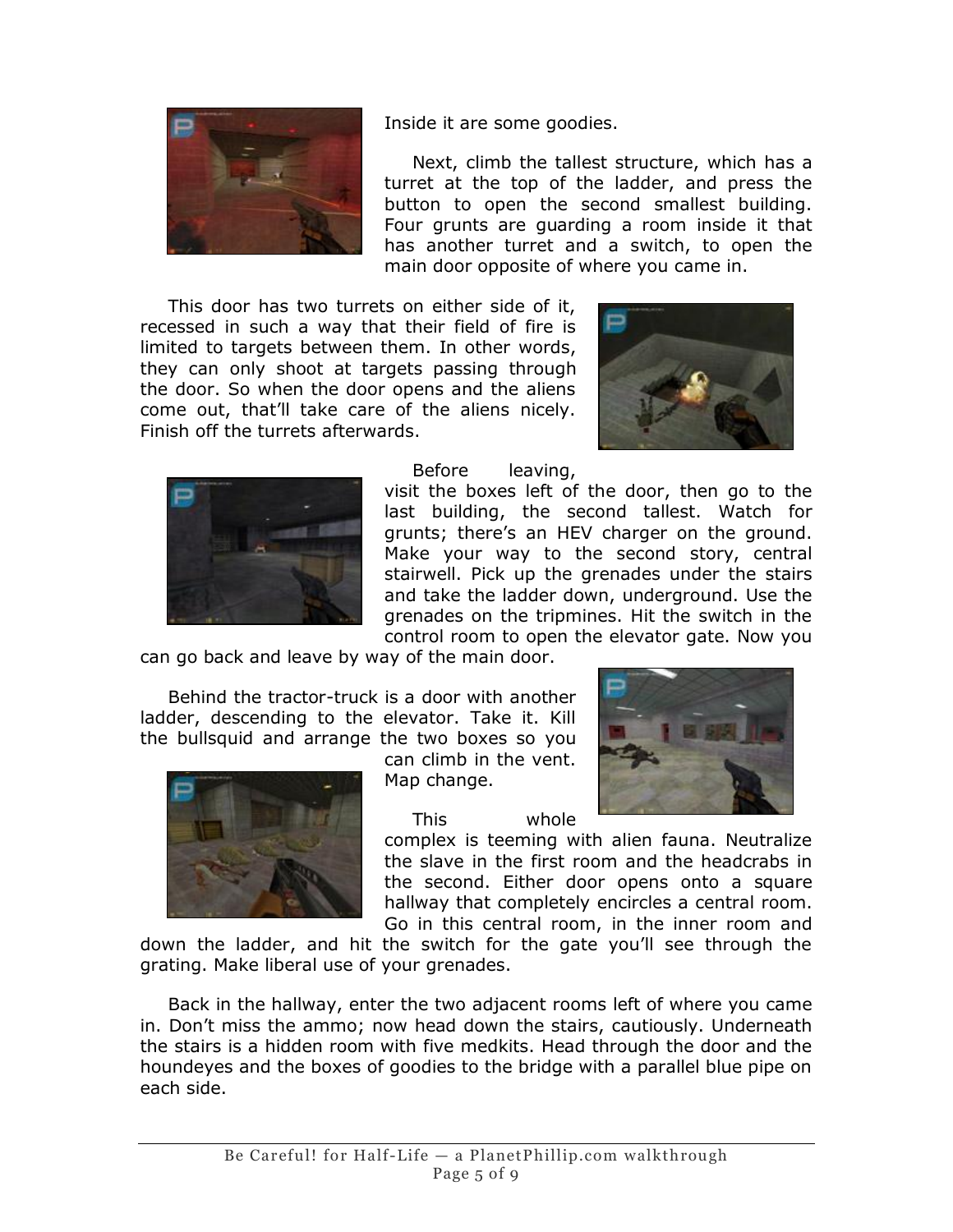

The bridge will collapse in the middle if you try to cross it, so to avoid getting your feet wet, jump on a pipe and continue. To the right is a dimly lit room with Xen masters, slaves and grunts. Your 9mm is the tool of choice here. I hereby promulgate plenary indulgence for all who cheat in this room. (In other words, you're forgiven.) It's insane. To cross the water on

those two platforms is possible, but will likely take longer than it's worth. Either way, you have to hit the switch on the other side. Backtrack to the stairs and the third floor.

EDIT: There is another way to get across. A reader by the name of Oopla contributed the following:

"I have found an easier way across the semi-impossible jump.

"What I did was after dispatching the enemies, and a lot of fooling around and botched jumps, I back tracked upstairs and pushed a couple of chairs back down. Then I pushed them into the water and moved them forward to where the moving platforms were. Pushing the chair forward into the path of the platform made the chair get pinched between the wall in the platform. Since the platform couldn't reach the wall, it didn't snap back and was now stationary. Repeat for the second platform, making sure both are stopped on the same side of the water.

"Then comes the tricky part. You have to jump with a running crouch leap jump, and at the same time spin your camera view rapidly counter clockwise. Doing this for some reason helps you move faster through the air, allowing you to reach the first platform with a longer jump. For an example, check almost any speedrun of Half-Life.

"After that it is a few simple hops to the next platform and to the catwalk with the button on it. After pressing the button, continue on the speed run as normal.

"That is the easiest way I found to get through this section without resorting to having to cheat."

Straight ahead is a little room with a .357 and ammo. Ignore the room with three zombies. Around the corner is a room with a switch to open a door on the floor above. When you come out, examine the wall to your left closely. Behind a damaged section of the wall are grenades and snarks.



Go up the stairs. As you approach the door, with grenade in hand, four headcrabs will fall. Plant a grenade on the floor or keep running. In the big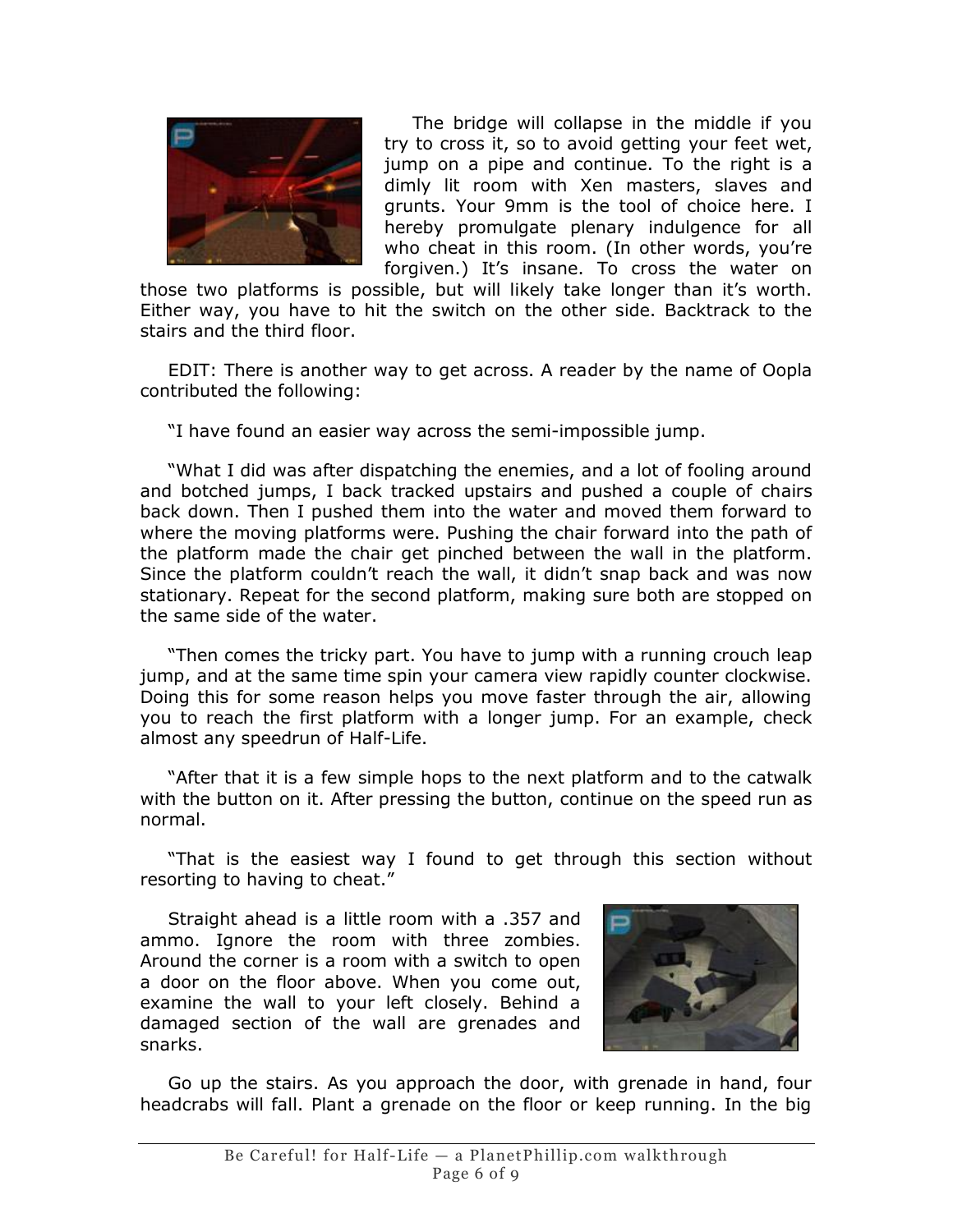

dark room, there's a switch in the cage to open a skylight at the top of the ladder.

Topside, there are zombies and a gun, but why bother? Take the tunnel. Map change.

Four or five soldiers

are on the other side of the rail. Here, again, the Glock is mightier than the MP5, or you could lead them back to the zombies. Jump over the



electrified tracks - for some reason they can use the track crossing without getting shocked, but you can't.



There's nothing in the boxes. Head left and take the tram, mindful of the turret guarding it. When you get to the bullsquid, aim for the explosives next to him. Keep going. At the next curve, proceed on foot and eliminate all of the grunts. That'll make it easier later.

Go back to where the bullsquid was, and

go in the door. Make your way to a ladder in the ceiling, kill the masters and slaves, and hop across to the valve in the corner to drain the room. Now a door will open behind one of the crates.





Down the corridor, hit the switch for the

communicating door. Dispose of the two grunts and charge your health in the utility room. Grab the grenades under the stairs and toss them upstairs.

Now you can hit the switch on the catwalk;

the barrier is lifted; resume the tram. Watch for the mines overhead. Cross the bridge, whose purpose is to ensure that you've been hitting the



proper switches and bringing the tram, since you can't cross electrified rails on foot. Map change.



This is one of the largest and most graphically intensive maps I've ever seen in a HL mod. With your shotgun handy, get .357 ammo from the first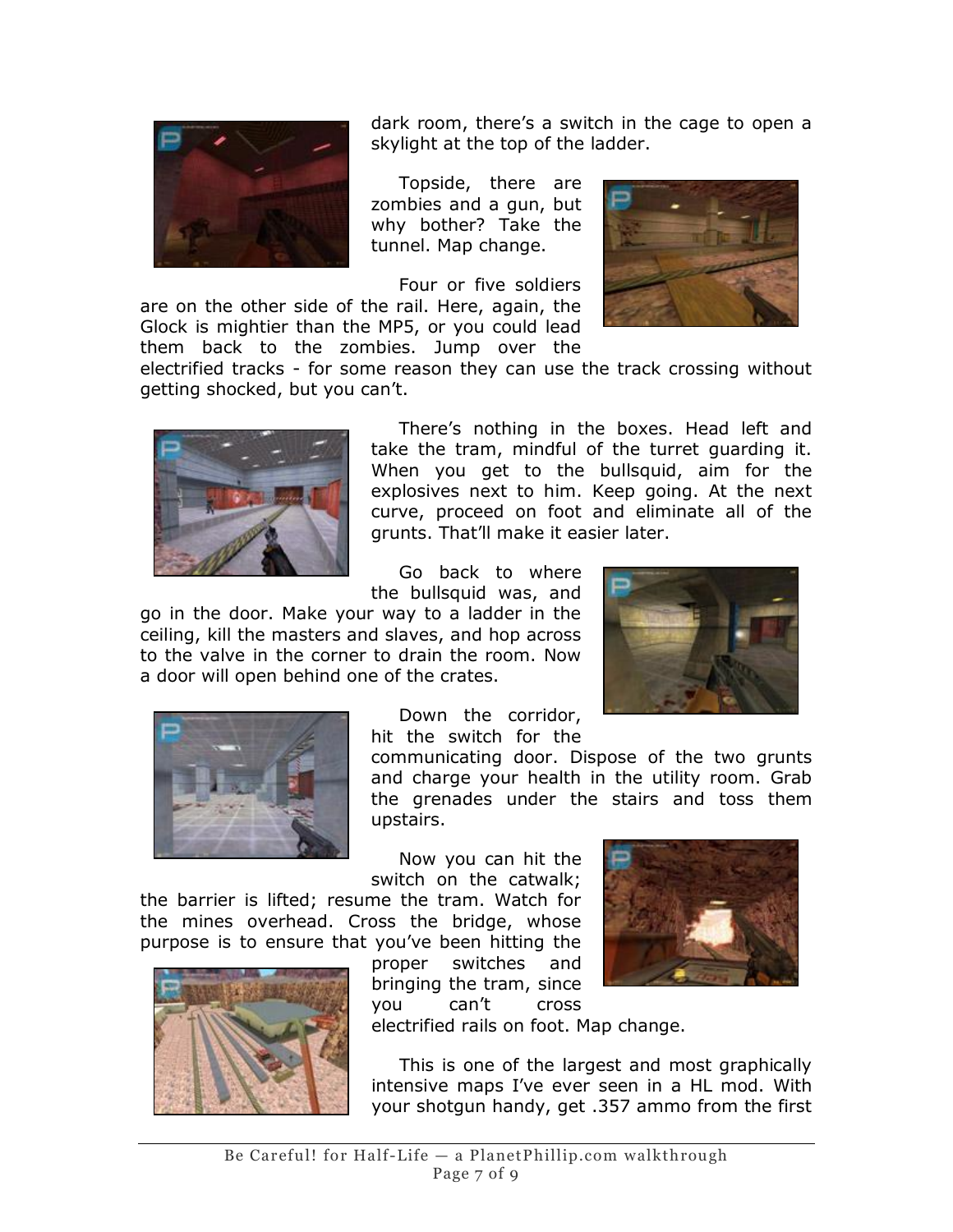building on the left. There's another grunt around the corner outside. Keep an eye out for reinforcements who will come running. Sometimes they will kill themselves crossing the tracks. The next two buildings are locked, so head back to the first building on the right.



There are grunts in every room. Don't miss the stock of health and HEV suit chargers. Take the ladder to the attic. It's full of boxes and headcrabs, and in the corner opposite the ladder is a red key. If you like rooftop combat, now's your chance. Downstairs, in the restaurant, there's a ladder in the floor behind the counter.

Descend to a winding underground maze full of grunts and turrets. You'll end up inside the locked building left of the tracks. Hit the switch to raise one of the barriers, and exit cautiously - more reinforcements have arrived. Access the metal building directly opposite, courtesy of the key you picked up, and hit its switch to raise the other barrier.





Back at the big building with the attic, warily circle it, eliminating resistance. Clear the building behind it, too, and grab the crossbow. Remember the stock of health and HEV suit chargers. Now, if you prefer to fight at a distance, follow the tracks around and clear the whole area. The crossbow

will give you an advantage.

Either way, the next step is a ladder behind the crossbow building. A mercifully short maze leaves you in a cluster of boxes, behind one of which is another key. Now you can go to the second track control room (by the tank) and hit the last track switch. Take the tram out, not the one you came



in on, but the other one. Is it just me, or is this one faster?



Enjoy the scenic route. When it stops, take the door and hallway. Interestingly, if at the junction you take the tram straight, hit the switch and back up, it will spin on the tracks. Map change.

From here on out the rest is easy. Keep an eye out for alien slaves and, on the lower walkway, a hornetgun. Climb the ladder and walk down the corridor. Get the gauss gun and charge up. Your

hornet gun is the best offense in the room of turrets - primary-fire a hornet